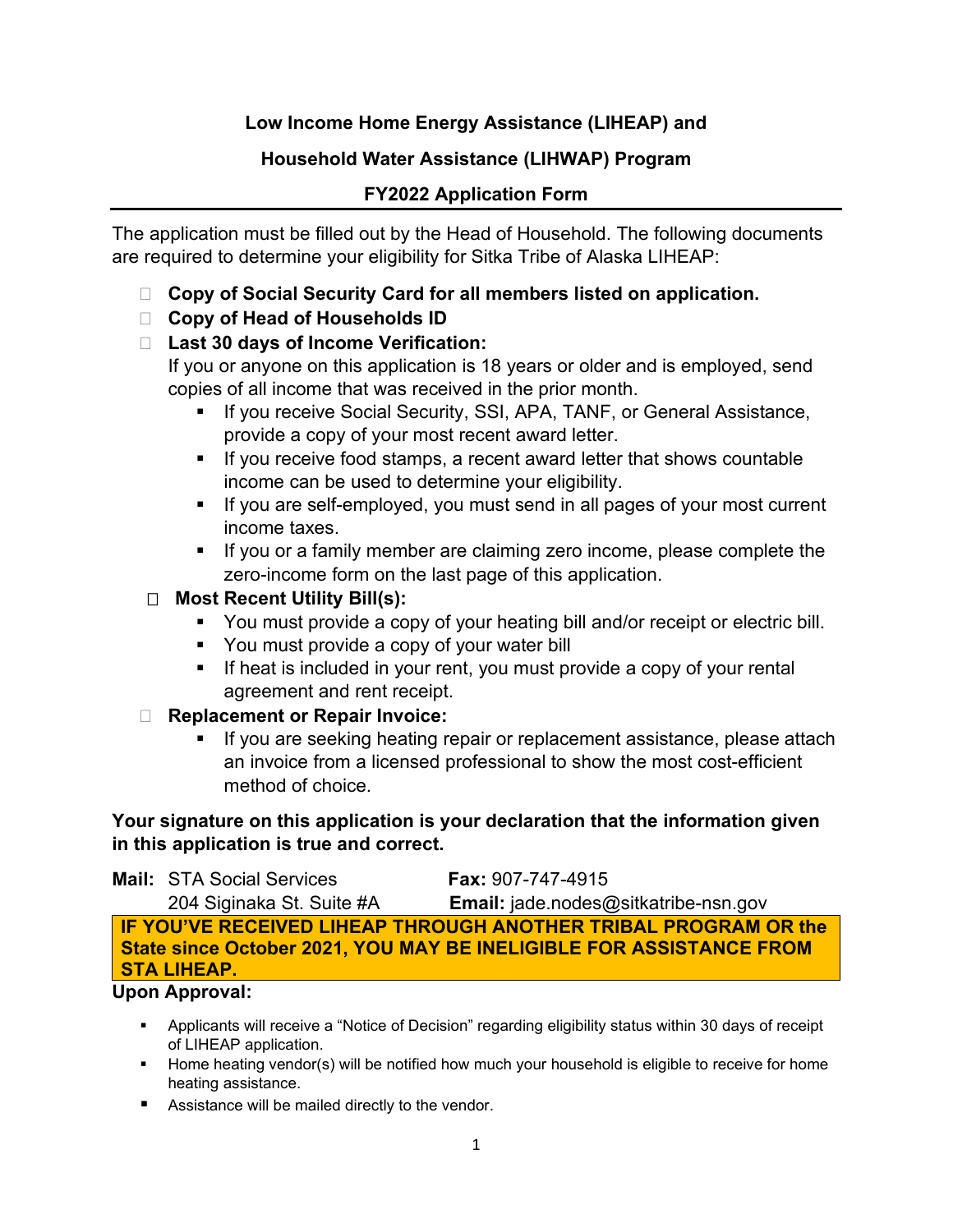**Sitka Tribe of Alaska**



**Low Income Home Energy and Household Water Assistance Program**

## **FY2022 Application**

**IMPORTANT: ONLY ONE APPLICATION PER HOUSEHOLD PER PROGRAM YEAR.** Applications are processed in the order received and may take up to 30 days to process. Please continue to pay your utility bills.

#### **CHECK HERE IF YOU:**

## **RECEIVED A DISCONNECT NOTICE – ATTACH COPY OF 3-DAY DISCONNECT NOTICE**

#### **OUT OF FUEL**

| <b>NAME OF HEAD OF HOUSEHOLD</b>                                   |                             |  | <b>BIRTH DATE</b>                          |            | <b>SOCIAL SECURITY NO.</b> |                                                                                    |                                                                  |
|--------------------------------------------------------------------|-----------------------------|--|--------------------------------------------|------------|----------------------------|------------------------------------------------------------------------------------|------------------------------------------------------------------|
| <b>MAILING ADDRESS</b>                                             |                             |  |                                            |            |                            |                                                                                    | <b>EMAIL ADDRESS</b>                                             |
| <b>PHYSICAL ADDRESS</b>                                            |                             |  |                                            |            |                            |                                                                                    | <b>TELEPHONE NO.</b>                                             |
| <b>NAME</b><br>(List ALL household members,<br>starting with self) | <b>BIRTH</b><br><b>DATE</b> |  | <b>RELATIONSHIP</b><br><b>TO APPLICANT</b> | <b>YES</b> |                            | <b>ALASKA</b><br><b>NATIVE /</b><br><b>AMERICAN</b><br><b>INDIAN?</b><br><b>NO</b> | <b>SOCIAL</b><br><b>SECURITY</b><br><b>NUMBERS</b><br>(REQUIRED) |
|                                                                    |                             |  | Self                                       |            |                            |                                                                                    |                                                                  |
|                                                                    |                             |  |                                            |            |                            |                                                                                    |                                                                  |
|                                                                    |                             |  |                                            |            |                            |                                                                                    |                                                                  |
|                                                                    |                             |  |                                            |            |                            |                                                                                    |                                                                  |
|                                                                    |                             |  |                                            |            |                            |                                                                                    |                                                                  |
|                                                                    |                             |  |                                            |            |                            |                                                                                    |                                                                  |
|                                                                    |                             |  |                                            |            |                            |                                                                                    |                                                                  |
|                                                                    |                             |  |                                            |            |                            |                                                                                    |                                                                  |
| <b>HEAD OF HOUSEHOLD TRIBAL ENROLLMENT NUMBER</b>                  |                             |  |                                            |            |                            |                                                                                    |                                                                  |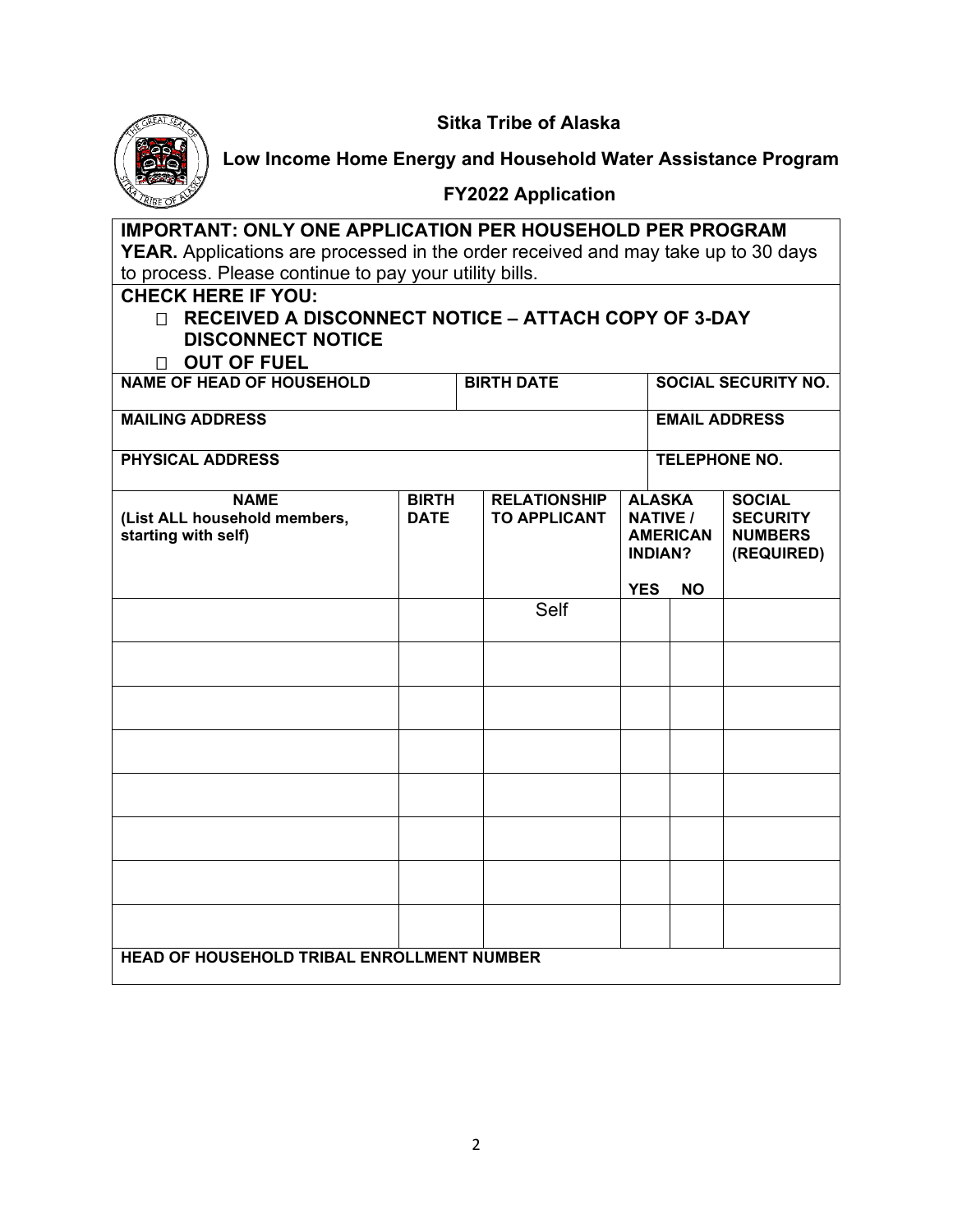## **Are you or anyone in your household:**

| Legally Disabled              | $\Box$ Yes $\Box$ No                                             |
|-------------------------------|------------------------------------------------------------------|
| Age 60 or over                | $\Box$ Yes $\Box$ No                                             |
| Receiving public assistance   | $\Box$ Yes $\Box$ No                                             |
| Receiving food stamps         | $\Box$ Yes $\Box$ No                                             |
| <b>Receiving TANF</b>         | $\Box$ Yes $\Box$ No                                             |
| <b>Receiving Unemployment</b> | $\Box$ Yes $\Box$ No                                             |
|                               | Please attach award letters for all that apply to your household |

#### **Are you or anyone in your household:**

| <b>Honorably Discharged Veteran</b>           | $\Box$ Yes $\Box$ No |
|-----------------------------------------------|----------------------|
| <b>Receiving Supplemental Security Income</b> | $\Box$ Yes $\Box$ No |
| <b>Receiving Social Security</b>              | $\Box$ Yes $\Box$ No |

**Do you have people residing with you who were not previously listed?**  $\Box$  Yes  $\Box$  No

# **Are any of the members of your household legal aliens admitted under Section 245A (Amnesty) or 210A (replenishment agricultural workers) of the Immigration and Nationality Act?**  Yes No

| <b>Household Income</b>         |                 |                              |
|---------------------------------|-----------------|------------------------------|
| Name of Household Member:       | Type of Income: | <b>Gross Monthly Income:</b> |
|                                 |                 |                              |
|                                 |                 |                              |
|                                 |                 |                              |
|                                 |                 |                              |
|                                 |                 |                              |
|                                 |                 |                              |
|                                 |                 |                              |
|                                 |                 |                              |
|                                 |                 |                              |
| CROSS MONITULY INCOME<br>TAT AI |                 |                              |

# **TOTAL GROSS MONTHLY INCOME**

Examples of income are Employment, TANF, Social Security, SSI, Pension/Retirement, Unemployment Compensation, STA General Assistance, Veterans Benefits, Child Support, Alimony, etc. (If 18 years or older and unemployed, list name and UNEMPLOYED next to name)

**INCOME FOR ALL HOUSEHOLD MEMBERS MUST BE PROVIDED TO DETERMINE ELIGIBILITY.**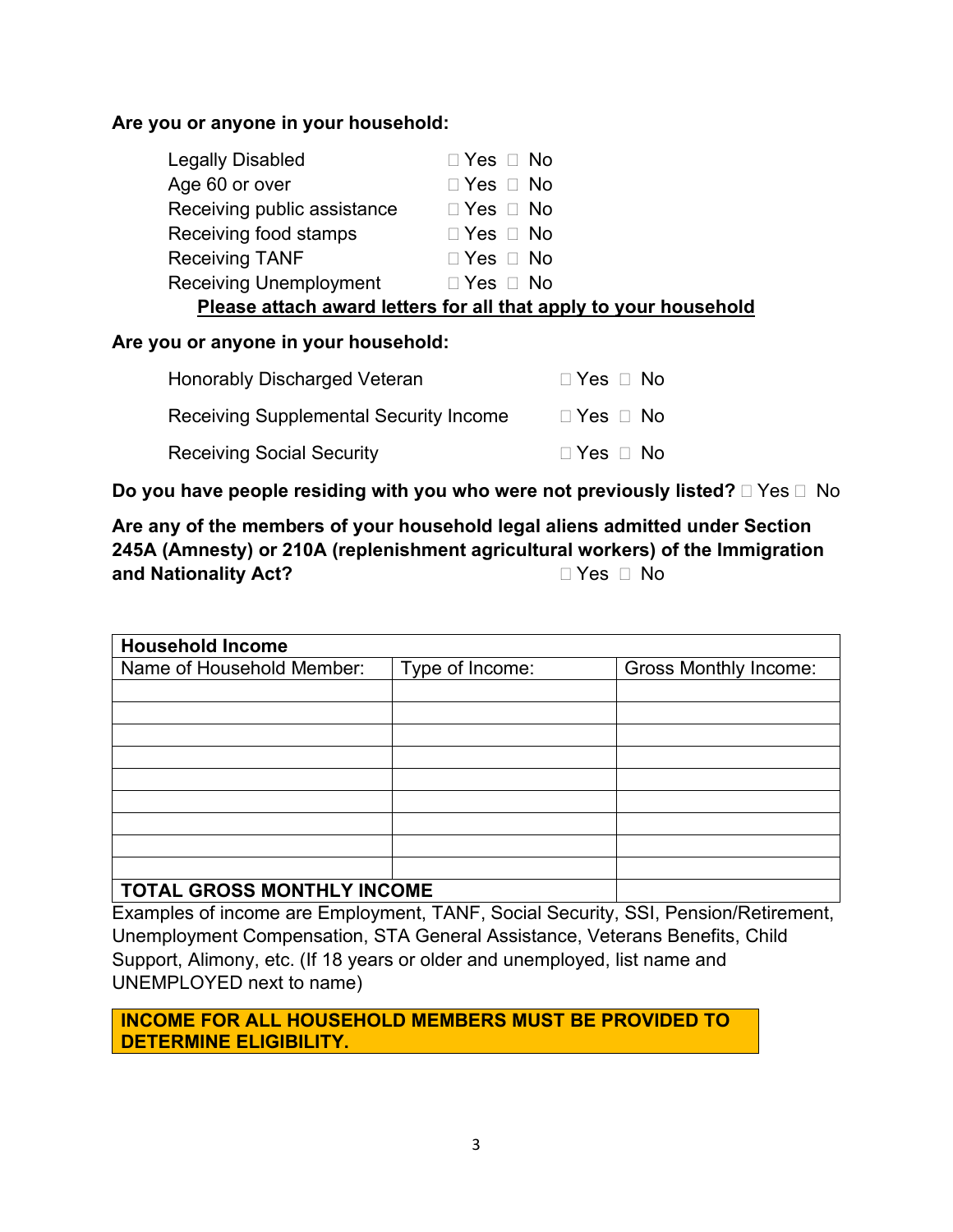# **Are you seasonally employed (example: construction, fisherman, fish cannery, or logging)?**  $\Box$  Yes  $\Box$  No

If yes, you will be required to submit a copy of your most recent tax returns

| <b>Residence Information (check one)</b> |                  |                        |                        |
|------------------------------------------|------------------|------------------------|------------------------|
| Apartment or Condominium: □ House        |                  | □ Travel trailer (less | □ Pick-up camper*      |
| $\Box$ 1-2 bedroom                       | $\square$ Duplex | than $35'$ )           | □ Boarding home*       |
| $\Box$ 3 or more bedrooms                | $\square$ Boat   |                        | $\Box$ Hotel or motel* |
|                                          | $\Box$ Cabin     | □ Trailer (35' or more | *Provide proof of 2    |
|                                          | $\Box$ Tent      | or with extensions for | months' residence      |
|                                          |                  | extra living space)    |                        |

## **Do you pay directly for your home heating?**  $\Box$  Yes  $\Box$  No

## **Is your home heat included in your rent?**  $\Box$  Yes  $\Box$  No

If yes, provide Rental Agreement.

If neither of the above, please explain:

|                           | Is your rent subsidized by:                |        | List the owner, landlord, or manager: |
|---------------------------|--------------------------------------------|--------|---------------------------------------|
| $\Box$ BIHA<br>$\Box$ FHA | $\Box$ Section 8<br>$\sqcap$ AHFC $\sqcap$ | ⊓ HUD. | Name:<br>Address:<br>Phone:           |

**If you are house sharing, list the names of the other roommates or households living at this residence, but are not included on this application and describe how expenses are shared.**

| secondary.  |          | Circle your main heating source. If more than one, please indicate which one is |      |                            |
|-------------|----------|---------------------------------------------------------------------------------|------|----------------------------|
| Electricity | Fuel Oil | Propane                                                                         | Wood | Heat included<br>with rent |

## **If you do not receive water through the city utility office, you must provide a lease stating that water is included in rent or contact caseworker for other options.**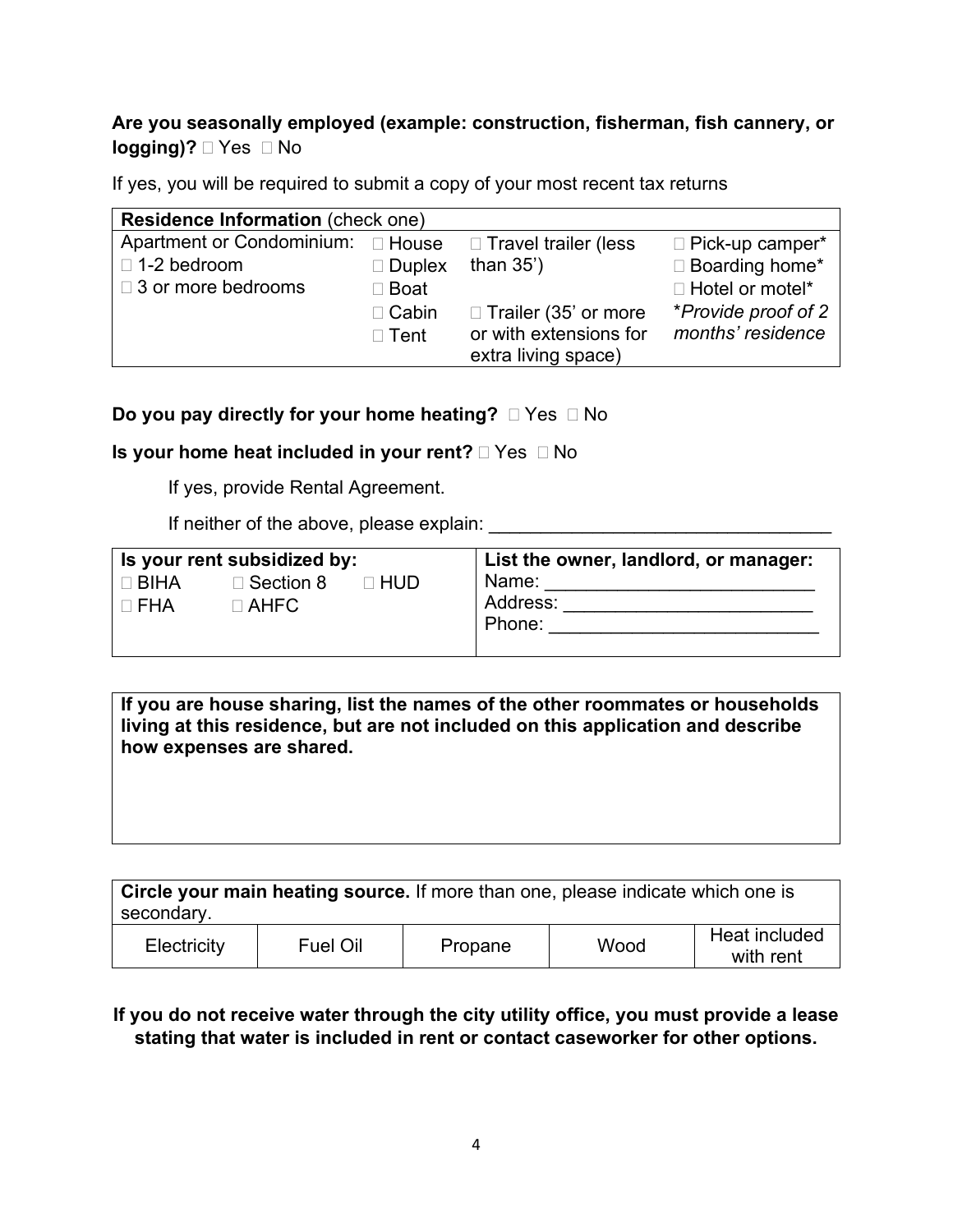**Heating and Electrical Information.** Provide current utility, heating, water bills with application.

| Vendor to be<br>paid | <b>Account No.</b> | Person whose<br>name is on<br>the bill | <b>Estimated</b><br>average<br>monthly bill | <b>Amount of</b><br>current bill |
|----------------------|--------------------|----------------------------------------|---------------------------------------------|----------------------------------|
|                      |                    |                                        |                                             |                                  |
|                      |                    |                                        |                                             |                                  |

**Has anyone in your program been approved for assistance from the Alaska Heating Assistance Program? Nes II** No

**Would you like to be contacted for possible additional assistance, should there be remaining funds after April 15th? Yes No**

**Are you seeking repair or replacement assistance for heating appliances?** 

**Yes No**

**Authorization for Release of Information CONSENT:** I authorize and direct any Federal, State, or local agency, organization, business, or individual to release to Sitka Tribe of Alaska any information or materials needed to complete and verify my application for participation in LIHEAP and LIHWAP. I understand that this authorization cannot be used to obtain any information about

me that is not pertinent to my eligibility for and continued participation in a housing assistance program.

**COMPUTER MATCHING NOTICE AND CONSENT:** I understand and agree that STA may conduct computer matching programs to verify the information supplied for my application. If a computer match is done, I understand that I have a right to notification of any adverse information found and a chance to disprove that information. STA may in the course of its duties exchange such automated information with other Federal, State or local agencies, including but not limited to: State Employment Security Agencies; Department of Defense; Office of Personnel Management; US Postal Service; Social Security Agency; and State Welfare and Food Stamps Agencies.

| <b>Head of Household Signature:</b> | Printed:        |
|-------------------------------------|-----------------|
|                                     | Date:           |
|                                     |                 |
| <b>Spouse Signature:</b>            | Printed:        |
|                                     | Date:           |
|                                     |                 |
| <b>Adult Member Signature:</b>      | <b>Printed:</b> |
|                                     | Date:           |
|                                     |                 |
| <b>Adult Member Signature:</b>      | Printed:        |
|                                     | Date:           |
|                                     |                 |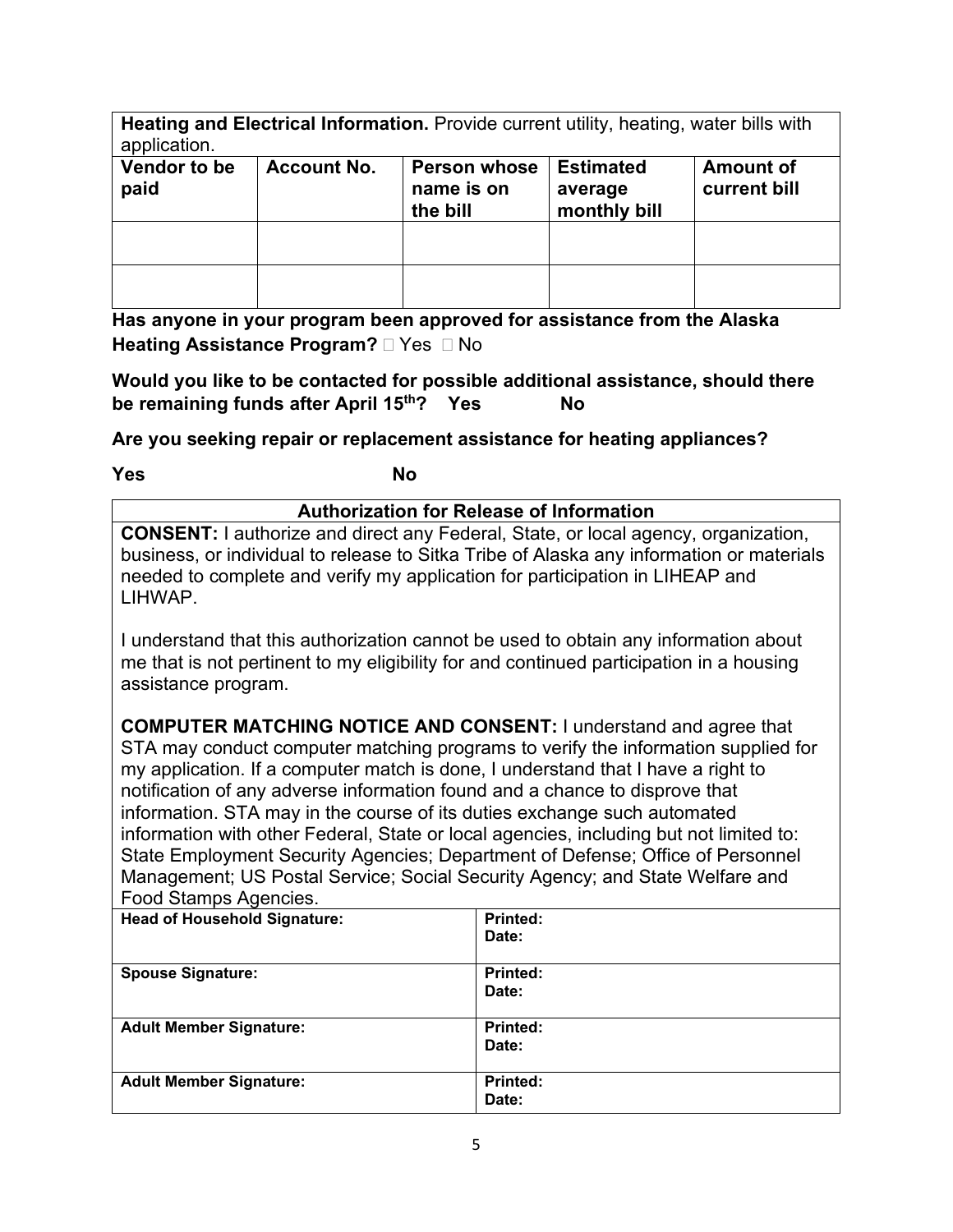# **Important Notice About Your Rights**

#### **Fair Hearing**

Any person whose application is denied or not acted upon with reasonable promptness, or whose benefits are reduced or terminated, has a right to a hearing before Sitka Tribe of Alaska Social Services Department.

If you desire a hearing, you may request a hearing by telephone, in person, or in writing to the Social Services Director. You must make your request within thirty (30) days after you receive a notice regarding a decision on your LIHEAP/ LIWHAP application. At the hearing, you may represent yourself or you may be represented by legal counsel or by another person of your choice.

## **Civil Rights**

The Civil Rights Act of 1946 states "No person in the United States on the ground of race, color, or national origin shall be excluded from participation or be denied the benefits of federal assistance." If you feel you have discriminated against, you may file a complaint with the Sitka Tribe of Alaska Social Services Department or the US Department of Human Services.

# **Agreement to Receive Energy Assistance**

- I agree to notify STA LIHEAP/LIHWAP of any changes in income, address, living arrangements, number of household members, or resources within ten (10) days from the date I know of the change.
- I certify that I have checked the information on the application carefully, and that it is true and complete statement of facts according to the best of my knowledge and belief.
- I understand that it is against the law to make false statements, and that I am subject to prosecution if I do.
- I understand I must live in the home for which I am applying.
- I authorize the release of information from my fuel/utility vendor(s) to STA and further authorize STA to communicate with my vendor(s) on my behalf as it relates to LIHEAP.
- I understand that my household can submit only one application for LIHEAP per program year.
- I understand that STA will confidentially use this information to provide improved services and acquire other grants.

**I certify that this is the only application submitted on behalf of my household and any members that reside within my household. Furthermore, I certify that I have read and understand the above agreement.**

| <b>Applicant's Signature</b> | <b>Date</b> | Witness if signed with an X |
|------------------------------|-------------|-----------------------------|
|                              |             |                             |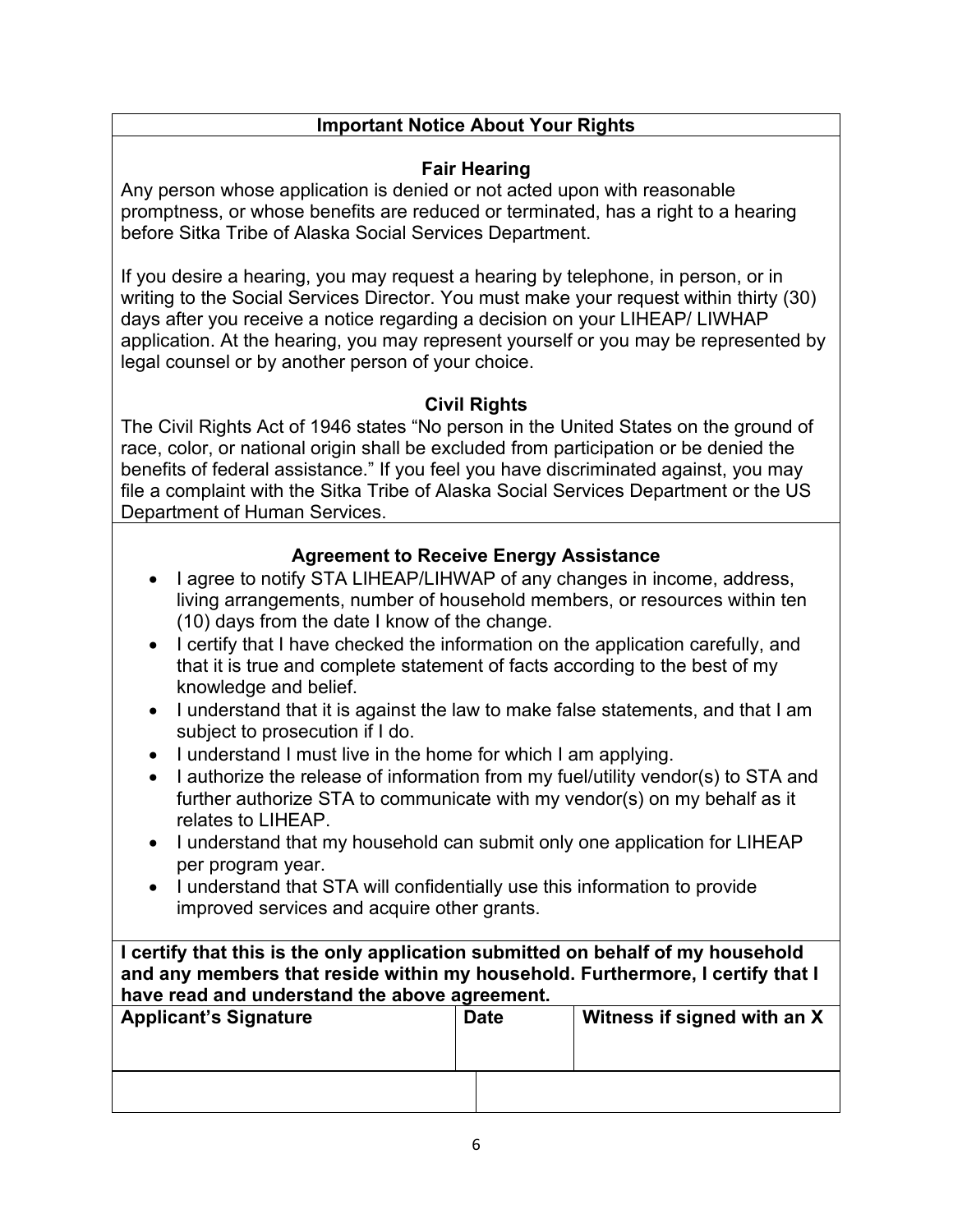## **Zero Income**

## **Self-Affidavit**

| Applicant's Name: | Date: |
|-------------------|-------|
|                   |       |

You have applied for LIHEAP. This program requires us to certify all of your income to determine your household's eligibility. Program requirements state we must verify all income or lack of income for eligibility. We must determine this prior to granting your eligibility for all household family members claiming zero income.

**I, \_\_\_\_\_\_\_\_\_\_\_\_\_\_\_\_\_\_\_\_\_\_\_\_\_\_\_\_\_\_\_\_\_\_\_\_\_\_\_\_\_\_\_\_\_\_, certify that I have no income from any sources, including my assets. I am not currently working, receiving grants of any kind, or have any other sources of income. I plan to pay the following expenses as stated below:**

| <b>Expense Type</b>                                                               | <b>Source of Funds</b> |  |  |
|-----------------------------------------------------------------------------------|------------------------|--|--|
| Food:                                                                             |                        |  |  |
| Shelter/Rent:                                                                     |                        |  |  |
| Medical:                                                                          |                        |  |  |
| <b>Other Living Expense:</b>                                                      |                        |  |  |
| I certify that the information given above is true and complete to the best of my |                        |  |  |

knowledge. I understand that providing false or misleading information is fraudulent and may be subject to criminal penalties.

| Signature of Application/Resident: | Date: |
|------------------------------------|-------|
| Signature of Witness:              | Date: |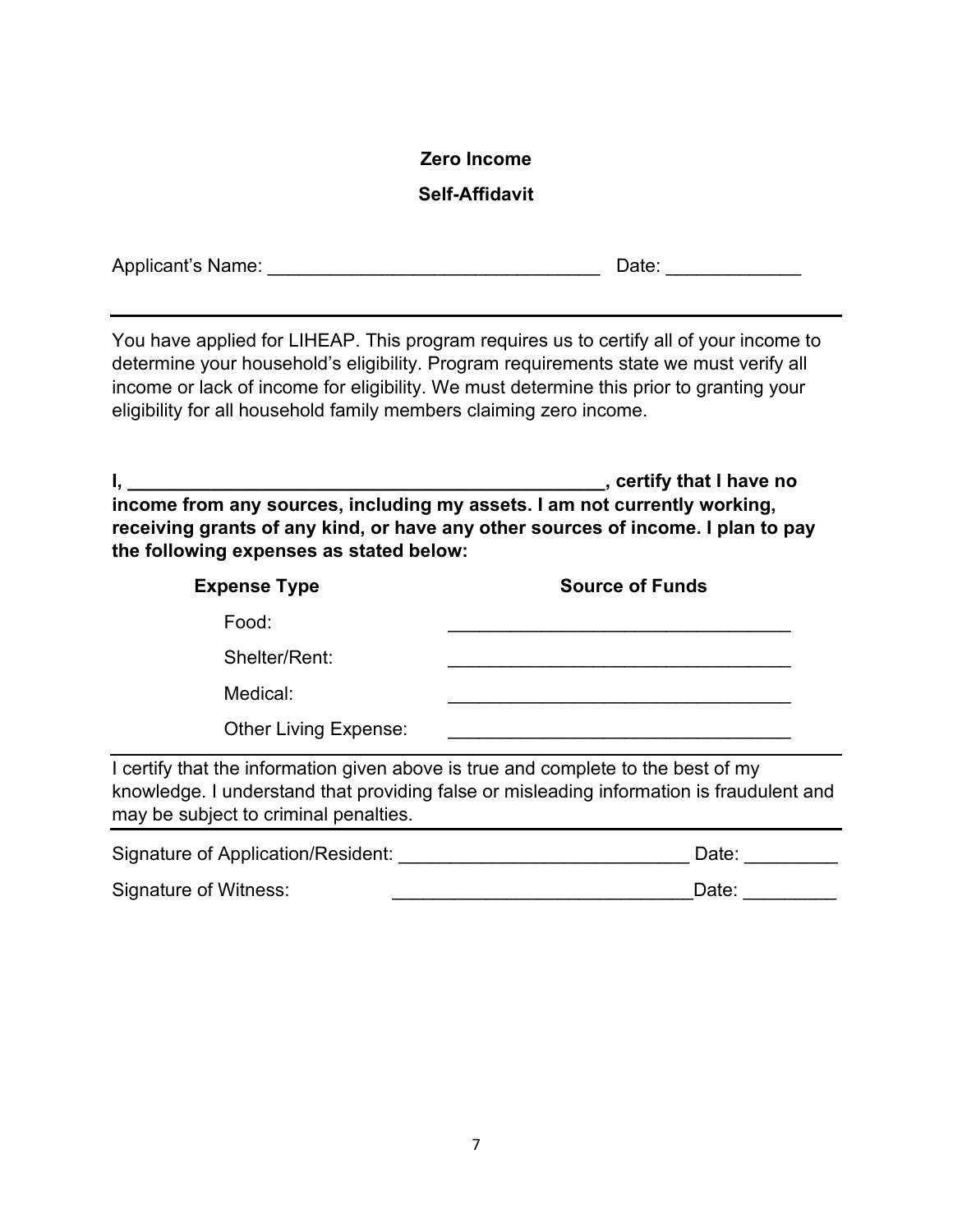

## **Sitka Tribe of Alaska**

#### **Low Income Home Energy and Water Assistance Program**

#### **FY2022 LIHEAP/LIWHAP Benefit Matrix**

# **HHS Poverty Guidelines (Annual)**

| Persons in              | 100 % of HHS      | 110% of HHS       | 150% of HHS       | 60% of SMI |
|-------------------------|-------------------|-------------------|-------------------|------------|
| <b>Family/Household</b> | <b>Poverty</b>    | <b>Poverty</b>    | <b>Poverty</b>    |            |
|                         | <b>Guidelines</b> | <b>Guidelines</b> | <b>Guidelines</b> |            |
|                         | \$16,090          | \$17,699          | \$24,135          | \$32,470   |
| 2                       | \$21,770          | \$23,947          | \$32,655          | \$42,461   |
| 3                       | \$27,450          | \$30,195          | \$41,175          | \$52,451   |
| 4                       | \$33,130          | \$36,443          | \$49,695          | \$62,442   |
| 5                       | \$38,810          | \$42,691          | \$58,215          | \$72,433   |
| 6                       | \$44,490          | \$48,939          | \$66,735          | \$82,423   |
| 7                       | \$50,170          | \$55,187          | \$75,255          | \$84,297   |
| 8                       | \$55,850          | \$61,435          | \$83,775          | \$86,170   |

#### **Sitka Tribe of Alaska**

#### **Low Income Household Water Assistance Program**

#### **FY2022 LIWHAP Benefit Matrix**

#### **HHS Poverty Guidelines (Annual)**

#### **Household pays own utility (water) bill**

| <b>Household Size</b> | $0-100\%$ FPL | 101-110% FPL | 111-150% FPL | $151\%$ FPL to<br>60% SMI |
|-----------------------|---------------|--------------|--------------|---------------------------|
| 1-3                   | \$350         | \$280        | \$235        | \$175                     |
| $4 - 7$               | \$420         | \$336        | \$281        | \$210                     |
| 8 or more             | \$455         | \$400        | \$305        | \$228                     |

#### **Utilities (water) included in rent**

| <b>Household Size</b> | $0-100\%$ FPL | 101-110% FPL | 111-150% FPL | 151% FPL to<br>60% SMI |
|-----------------------|---------------|--------------|--------------|------------------------|
| 1-3                   | \$175         | \$140        | \$117        | \$88                   |
| $4 - 7$               | \$210         | \$168        | \$141        | \$105                  |
| 8 or more             | \$228         | \$182        | \$152        | \$114                  |